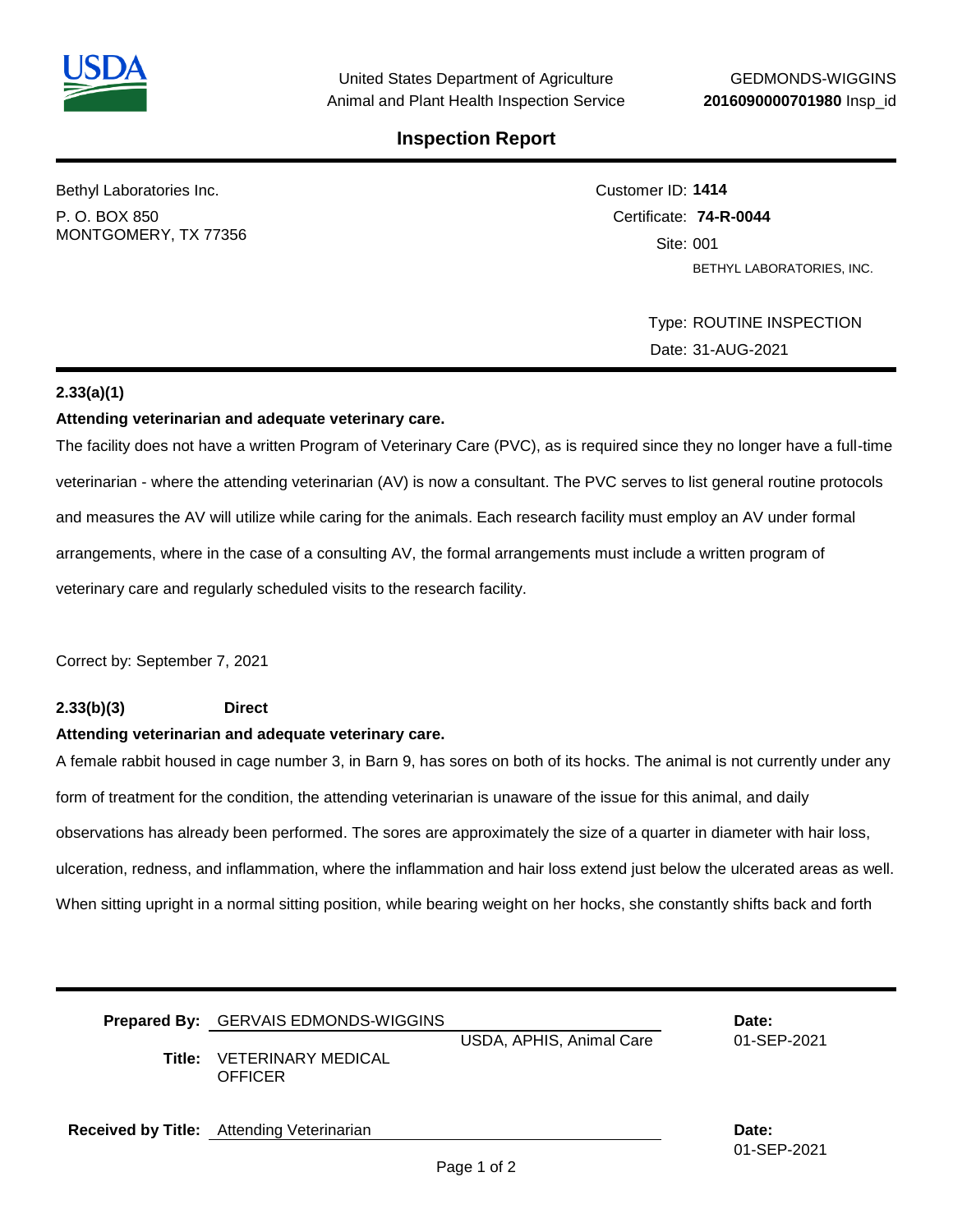## **Inspection Report**

between the two back limbs in discomfort. The cage she is housed in is made of metal with no other substrates between the animal and the metal. Daily observations serve as a key function in assessing the health and well-being of the animals. As such, when conditions go unnoticed, it contributes to worsening of said condition and further discomfort and stress for that animal. The facility must establish and maintain adequate programs of veterinary care that include daily observations of all animals to assess their health and well-being. Furthermore, if daily observations are performed by someone other than the attending veterinarian, a mechanism of direct and frequent communication is required so that timely and accurate information on problems of animal health, behavior, and well-being is conveyed to the attending veterinarian.

Correct by: 2 pm on September 1, 2021

#### **3.50(d)**

#### **Facilities, general.**

Barn # 3, the largest of the rabbit barns which houses approximately 360 rabbits, has a strong ammonia odor upon entering the building. The odor is so strong that it caused burning of the inspectors' eyes and nasal irritation. Improper disposal of waste can be injurious to the health and well-being of the animals contained therein. Provisions must be made for the removal and disposal of animal wastes to minimize odors and disease hazards.

Correct by: September 3, 2021

This inspection and exit interview were conducted with a facility representative.

| Prepared By: GERVAIS EDMONDS-WIGGINS<br>Title: VETERINARY MEDICAL<br><b>OFFICER</b> | USDA, APHIS, Animal Care | Date:<br>01-SEP-2021 |
|-------------------------------------------------------------------------------------|--------------------------|----------------------|
| <b>Received by Title:</b> Attending Veterinarian                                    |                          | Date:                |

01-SEP-2021